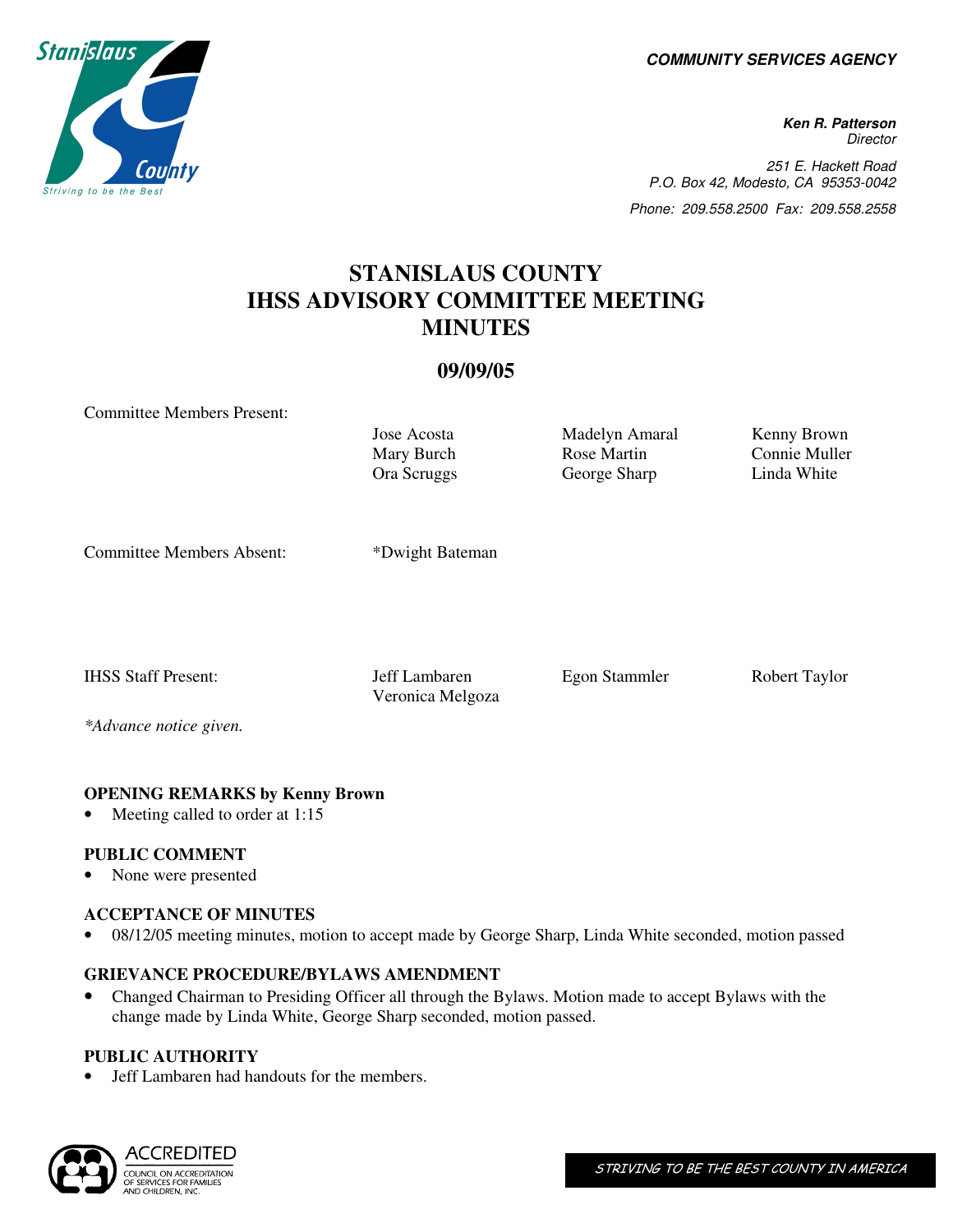- One of the handouts had information about the Hurricane and how ARC has developed a mechanism for contributing and donating.
- Kenny Brown stated that the situation in New Orleans has brought up the topic of an emergency situation in our area.
- Robert Taylor announced that every consumer of IHSS has a code and is on an emergency list.
- Jeff Lambaren spoke about the article in the Modesto Bee about the plague they are going to install in the elevator for John Kenealy. Madelyn Amaral played a very important roll in getting this accomplished.
- Jeff Lambaren went over the agenda items. One agenda item is to increase the stipend to \$30.00 per meeting. A little bit of background on the IHSSAC and how the stipend was created and the rising cost of fuel. If members want to add something they can contact Veronica Melgoza or Jeff Lambaren. The item will be presented on September 16<sup>th</sup> and then get agenda review on the  $21<sup>st</sup>$  and on the agenda on the  $27<sup>th</sup>$ .
- Another agenda item is on the satisfaction survey. Overall survey results were greater than the previous year; there is a Power Point presentation that will go along with the information. Presentation should be on the  $27<sup>th</sup>$ .
- Public Authority is asking for authorization from the Board of Supervisors to create a name and logo for the Public Authority. The name that was directed is "The In-Home Supportive Services Public Authority of Stanislaus County. A sample of the logo that the Public Authority would like to use, the logo that is being considered is Link Care. Linking the recipients with providers, care for the In-Home care.
- Jeff Lambaren will speak with County Counsel one more time to see if the name if being used. Public Authority would use this logo on stationary, signage, etc.
- Jeff Lambaren also passed out document that was sent out by CAPA. "Can I Vote" the members could take this home and read at their leisure.

# **ANNUAL REPORT**

- Jeff Lambaren got some quotes from two vendors.
- Kinkos made a mock sample, using last years annual report. The used coil binding and added a shiny cover, size is 81/2 by 11. Price would be \$9,865.08 for 2,500 for a unit cost of 3.94. For a quantity of 1,000 it would be \$4.64 a piece. It would be \$4,643.97 for a quantity of 1,000. Kinkos will do it with or without the plastic cover for the same price.
- Dittos would charge \$56.90 for 1,000. 81/2 by 11, about four sheets of color with card stock cover and coil binding. \$85.35 for 1,500. The price would be less for the folded version. The smaller the document the less it will cost.
- Jeff Lambaren suggested that the committee decide what other activities the committee would like to do for the year and budget for the annual report by that. The committee will make a draft and we can take it to different vendors to get quotes.
- Jeff Lambaren suggested the committee the articles and documents assembled that is going to be included in the annual report.
- Madelyn Amaral suggested that the upcoming openings for the IHSSAC be included in the annual report.
- Jeff Lambaren will write an article on the Public Authority.
- Important phone numbers and committees website will be included in the annual report.

## **LEGISLATIVE UPDATE**

- George Sharp announced that AB1653-Eliminating the States participation in the wages, past the minimum wage. The bill hasn't moved out of committee, it will become a two-year bill. We will have to wait until next year. It will be a hot one for next year.
- Ora Scruggs asked if anyone new about SBA 40- Universal Health Care. George Sharp said to his knowledge nothing has been done. It may still be in committee, George will check on this bill.
- Jeff Lambaren spoke on AB 133- makes conforming changes necessary to implement the IHSS share of cost previsions that were included in SB 58 in 2005.

## **BUDGET/STATE**

Nothing new